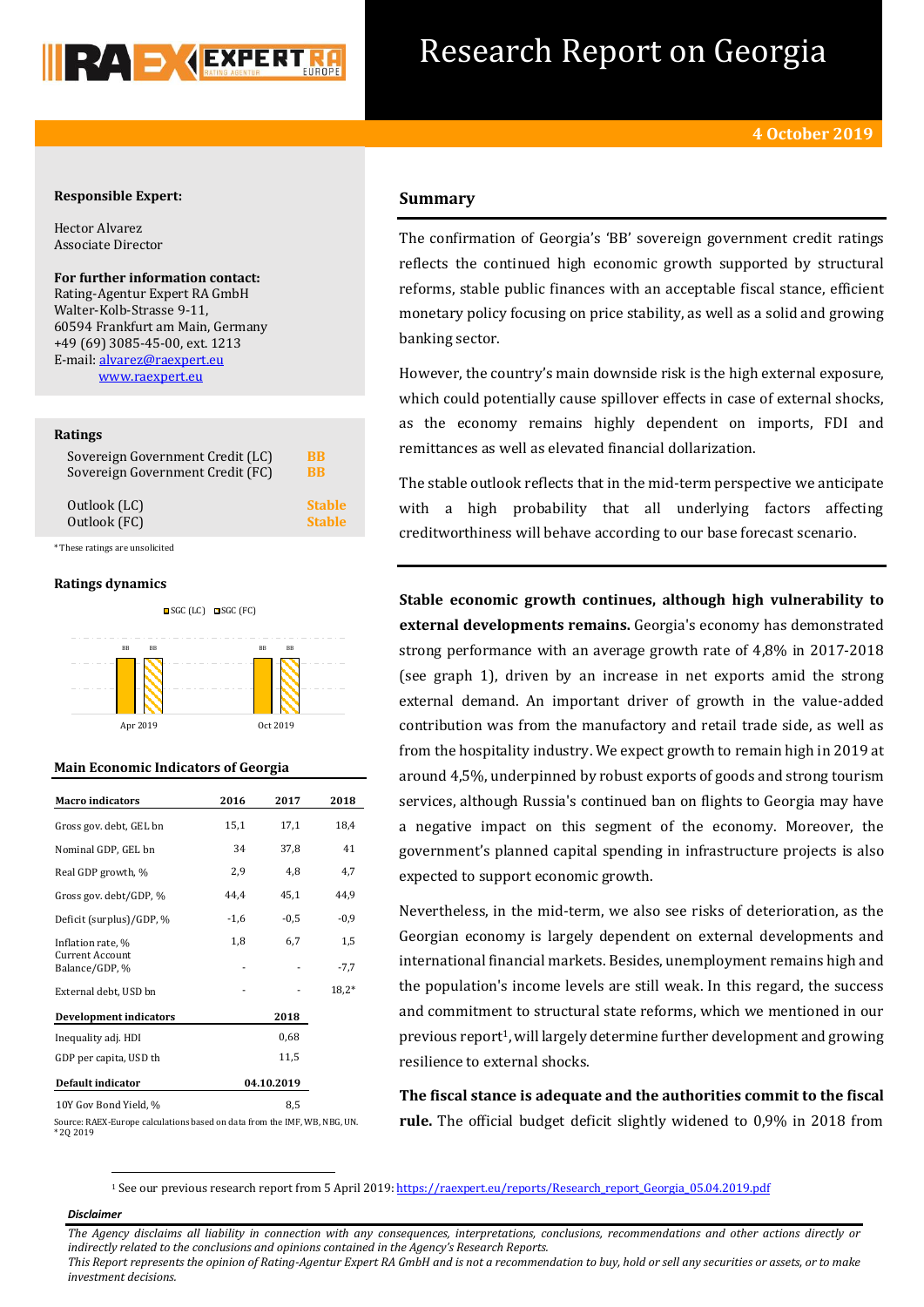**Graph 1:** Macroeconomic indicators, %



Source: RAEX-Europe calculations based on data from the IMF, Geostat and NBG

**Graph 2:** Fiscal budget dynamics, % of GDP



Source: RAEX-Europe calculations based on data from the IMF and Ministry of Finance of Georgia



#### **Graph 3:** International reserves and FX rate

Source: RAEX-Europe calculations based on data from the NBG

0,5% in 2017, which was a consequence of the tax reforms. Tax revenues were higher than expected and non-tax sources were also expanding, whereas the budget expenditures were in line with the plan. At the same time, greater capital spending and budgetary lending were reflected in the augmented deficit, which stood at 2,5% of GDP in 2018 (see graph 2). Nonetheless, both fiscal balance metrics (official and augmented) remain consistent within the 3% threshold and along with the government debt below 60% of GDP in order to comply with the fiscal rule.

We continue to assess the quality of fiscal policy as satisfactory, taking into account the government's commitment towards fiscal sustainability and consolidation. At the same time, we also expect moderate augmented deficits as the government has a strong aim on carrying out structural reforms, which need increased capital spending that already has been recorded in 7M 2019 as the purchases of nonfinancial assets grew by 58% y-o-y and tax income also increased by 10%.

**Monetary policy focuses on price stability**. The monetary policy of the National Bank of Georgia (NBG) is committed to maintaining price stability with a target inflation level below 3%. Annual inflation weakened to 1,5% compared to 2017; however, it increased to 4,9% in August 2019 as a result of the rise in food, alcohol and tobacco prices, as well as the depreciation of the national currency. Accordingly, the NBG first relaxed the policy, reducing the refinancing rate by 50b.p. to 6,5% in March 2019. However, with increased inflation and inflationary expectations, the regulator raised the rate twice in September 2019 by 100b.p. to 7,5%. In the medium term, given that the current inflationary spike was largely the result of a one-off increase in excise taxes, we continue to anticipate the NBG to make the necessary adjustments in the monetary policy in order to sustain price stability.

The NBG pursues further accumulation of international reserves while maintaining a floating exchange rate, which will allow to collect buffers in order to mitigate any potential external shocks. The reserves have gradually expanded by 12,4% during 2019 to USD 3,7 bn as of August 2019 (see graph 3) mostly via the FX put options' mechanism, which ensures that international reserves are filled automatically only when the GEL exchange rate tends to strengthen. Thus, in January-May 2019, the NBG purchased USD 186 m in the foreign exchange market, of which USD 51 m was via put options.

**Government debt set to remain consistent**. The public debt burden remains at a moderate level of 44,9% of GDP and 156,7% of budget revenues at the end of 2018. This confirms the government's commitment to the strategy to maintain debt stability (see graph 4). Regarding

#### *Disclaimer*

*The Agency disclaims all liability in connection with any consequences, interpretations, conclusions, recommendations and other actions directly or indirectly related to the conclusions and opinions contained in the Agency's Research Reports.*

*This Report represents the opinion of Rating-Agentur Expert RA GmbH and is not a recommendation to buy, hold or sell any securities or assets, or to make investment decisions.*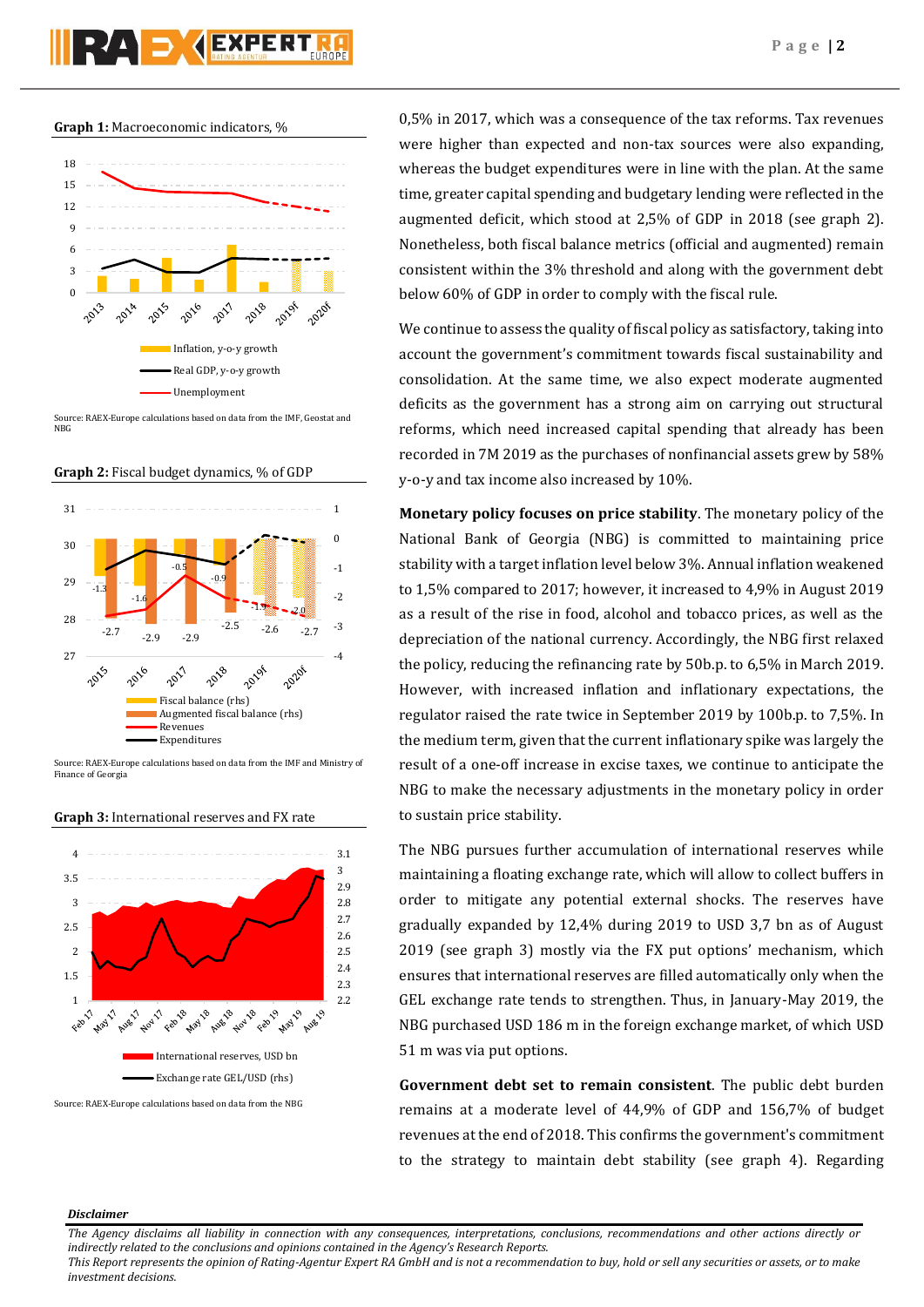# **PZA S GEXPERT**

**Graph 4:** Government debt dynamics, %



Source: RAEX-Europe calculations based on data from the IMF and Ministry of Finance of Georgia





Source: RAEX-Europe calculations based on data from the IMF and NBG





Source: RAEX-Europe calculations based on data from the NBG and WB

maturity, the structure of debt is favorable with short-term debt at only 3,7% of GDP and 8,6% of total debt as of 1Q 2019 and is covered by international reserves by 6x. The cost of debt servicing is also advantageous, as more than 90% of the portfolio comprises multilateral and bilateral agreements with preferential interest rates.

Nevertheless, given the weak national currency, an elevated share of FXdenominated government debt at 81% of the total portfolio presents a substantial risk to public finances. To mitigate possible negative effects, the government aims to increase the issue of domestic bonds with a longer maturity, which will make them more attractive for foreign investors. In turn, this will serve to create a GEL-denominated government bond yield curve which will help in the development of local capital markets and will stimulate corporate bond issuance.

The hidden risks for public finances come from the potential materialization of contingent liabilities related to inefficient and unprofitable SOEs, as well as power purchasing agreements (PPA) attributed to hydropower companies with attached government guarantees as well as public-private partnerships (PPP). We anticipate that including contingent liabilities under the debt ceiling, according to the fiscal rule, will provide transparency and show real debt levels of the government.

**External exposure remains the main negative factor.** As noted in our previous report, excessive financial dollarization, import dominance and high reliance on remittances and foreign investment expose the economy to external risks, which in turn is a major negative factor for the creditworthiness.

The current account deficit narrowed to 7,7% of GDP in 2018 due to the expansion of merchandized exports by 23%, and lower import growth. Going forward, the current account deficit is expected to decline to 7,5% of GDP in 2019, mostly on the back of further import slowdown, while FDI inflows are projected to increase and support the financing of the deficit. In the medium term, the gross structural reforms aimed at diversifying the economy can foster the strengthening of exports.

**The banking system's stance is solid while the credit policy is tightening.** The banking sector is solid maintaining adequate capital and liquidity buffers. The capital adequacy ratio was 18,2% while the NPLs to total loans ratio remained subdued at 2,9% as of 2Q 2019 (see graph 6). Profitability is gradually decreasing, however, remaining favorable with ROA and ROE at 2,1% and 16,2% as of 2Q 2019. Along with that, we emphasize the heightened risk of concentration as the top three banks

#### *Disclaimer*

*This Report represents the opinion of Rating-Agentur Expert RA GmbH and is not a recommendation to buy, hold or sell any securities or assets, or to make investment decisions.*

*The Agency disclaims all liability in connection with any consequences, interpretations, conclusions, recommendations and other actions directly or indirectly related to the conclusions and opinions contained in the Agency's Research Reports.*